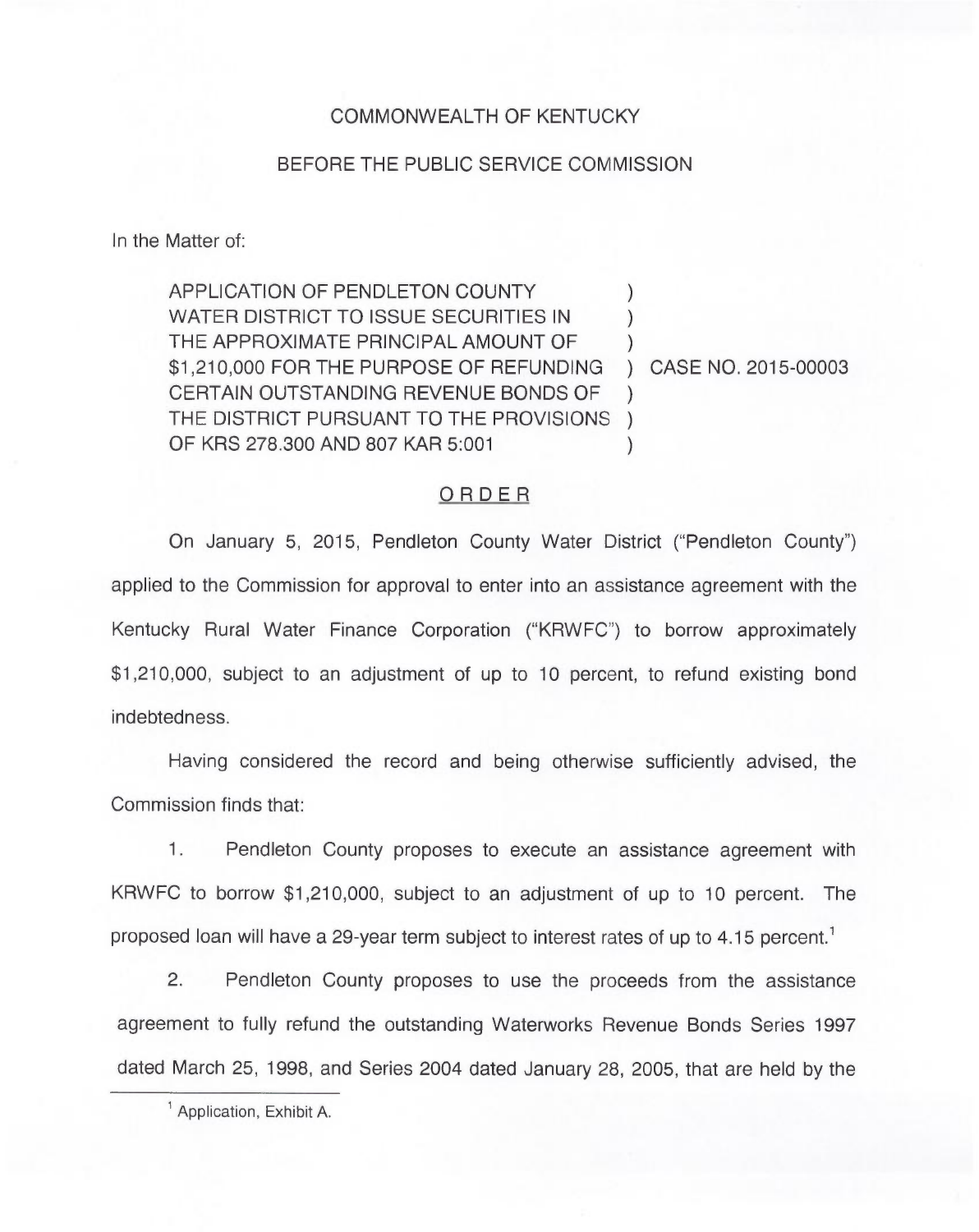United States Department of Agriculture Rural Development in the amounts of \$640,500, and \$529,000,<sup>2</sup> respectively.

3. Pendleton County estimates that its proposed refinancing will result in total gross savings and net present value savings of \$149,537 and \$89,036, respectively.<sup>3</sup>

 $4.$ Pendleton County will expend \$1,216,592 to refund the outstanding bonds and to pay bond issuance costs.<sup>4</sup>

5 Pendleton County's proposed loan is for a lawful object within its corporate purpose, is reasonably necessary and appropriate for and consistent with the proper performance of its service to the public, will not impair Pendleton County's ability to perform that service, and is reasonably necessary and appropriate for such purpose.

IT IS THEREFORE ORDERED that:

 $1.$ Pendleton County is authorized to enter into an agreement with KRWFC to borrow no more than  $$1,331,000^5$  for the purpose of refunding the outstanding indebtedness, but only under such terms and conditions as will produce both positive gross savings and net present value savings.

2. If the actual terms and conditions of the agreement with KRWFC differ from those set forth in its application, Pendleton County shall, within 30 days of executing the loan agreement, file with the Commission amortization schedules and

-2- Case No. 2015-00003

 $2$  The current outstanding balances are shown in the Application at Exhibit D. On Exhibit D. Series 2004 is identified as Series 2007.

 $3$  Application, Exhibit C. The utility identifies "gross savings" and "net present value savings" as "net future value benefit" and "net present value benefit," respectively.

Application, Exhibit B. \$622 (Original Issue Discount) + \$18,150 (Total Underwriter's Discount) + \$20,650 (Cost of Issuance) +  $$1.175,224$  (Deposit to Current Refunding Fund) +  $$1.946$  (Rounding) = \$1,216,592. The Sources of the Funds are \$1,210,000 (Par Amount of Bonds) + \$2,857 (Reoffering Premium) + \$3,735 (Existing Debt Service Funds) = \$1,216,592.

 $5$  \$1,210,000 x 110% = \$1,331,000.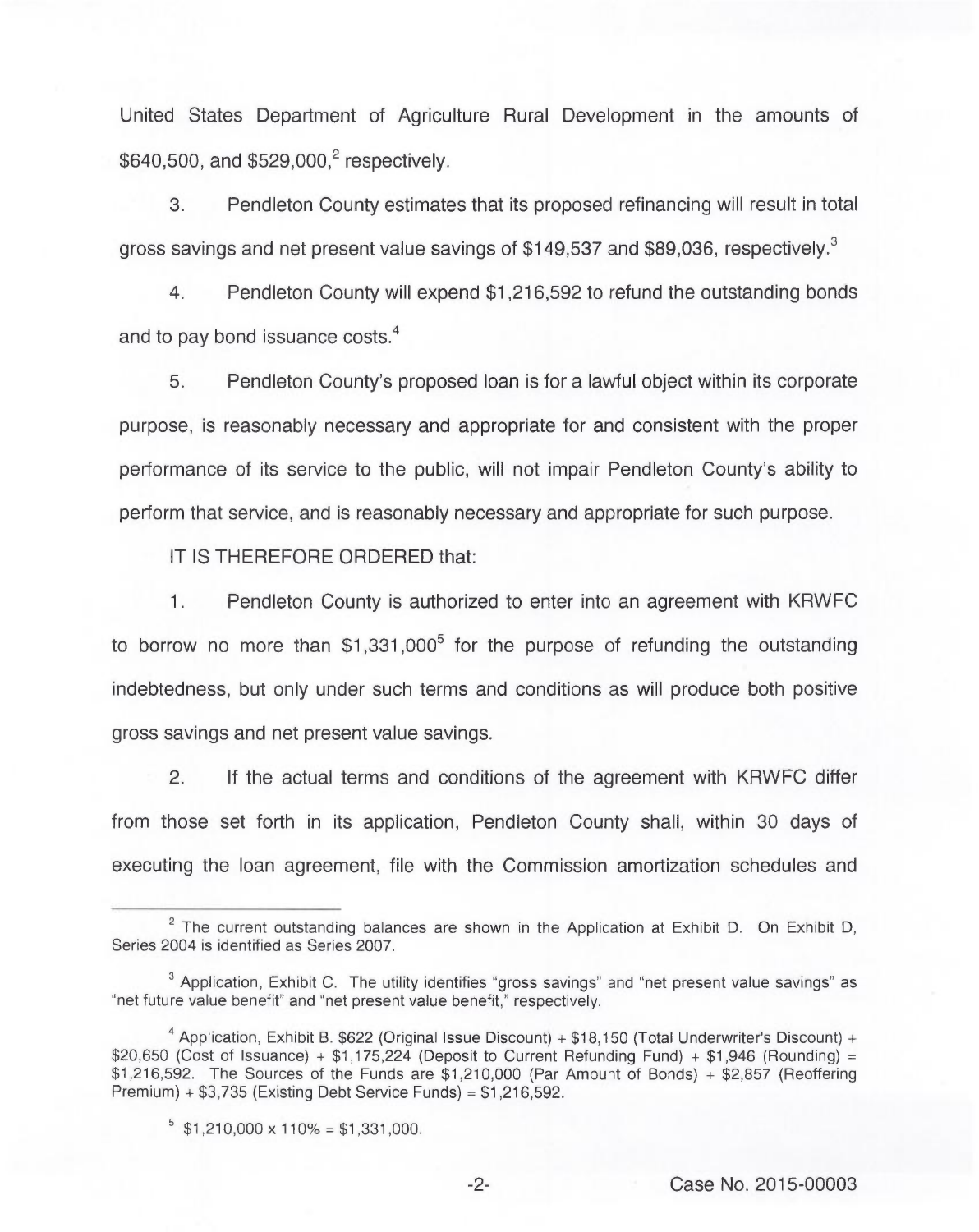work papers showing the actual gross savings and net present value savings that will result from the refinancing.

3. Within 30 days of executing the proposed agreement, Pendleton County shall file a copy of the executed Assistance Agreement and any documents referenced in the executed Assistance Agreement that Pendleton County has not previously filed with the Commission

4. The proceeds from the Assistance Agreement shall be used only for the lawful purposes specified in Pendleton County's application.

5. Any documents filed pursuant to ordering paragraphs 2 and 3 of this Order shall reference the number of this case and shall be retained in the utility's general correspondence file.

Nothing contained herein shall be construed as a finding of value for any purpose or as a warranty on the part of the Commonwealth of Kentucky or any agency thereof as to the securities authorized herein.

By the Commission



ATTEST.

J testaire Bell + JF

**Executive Dire**